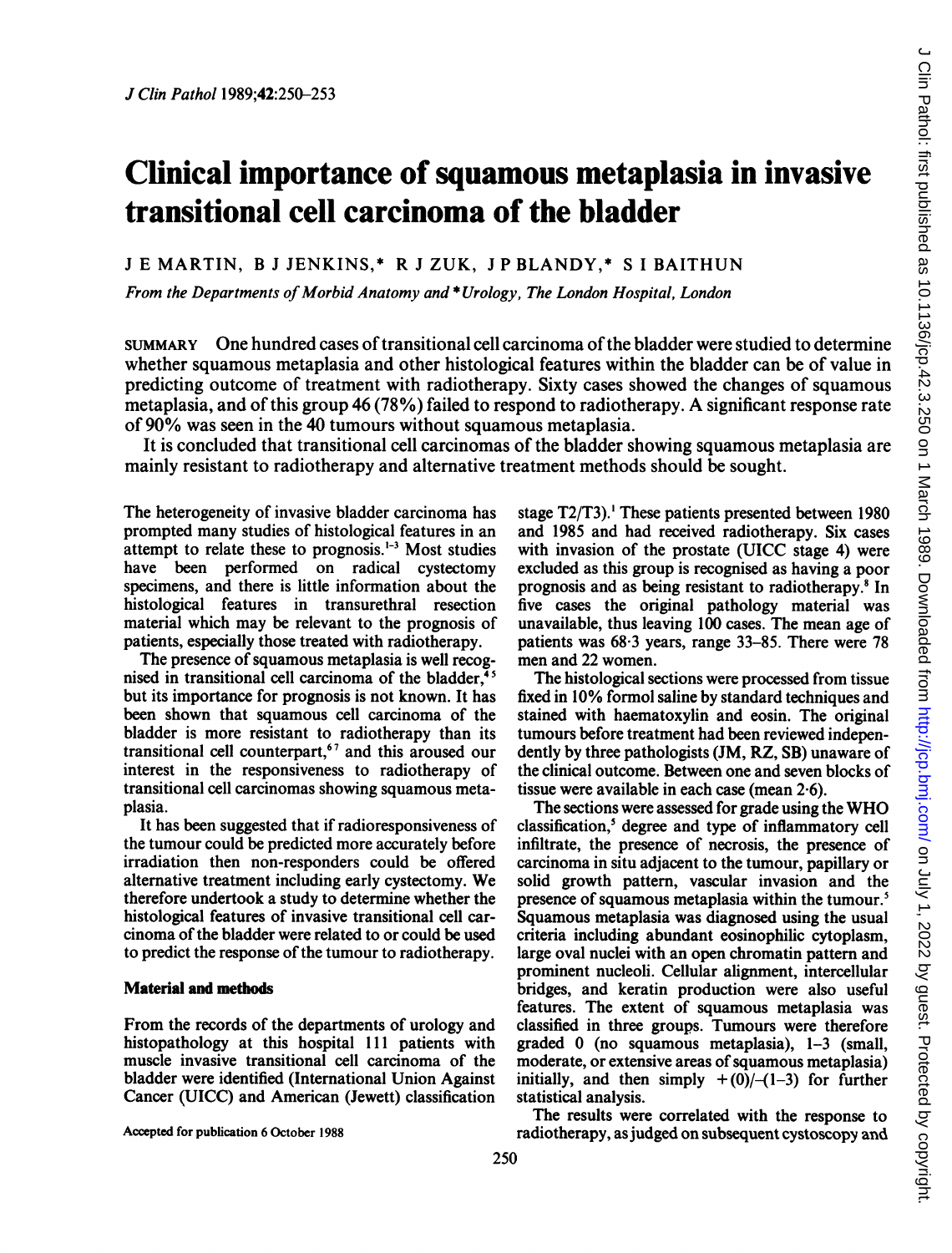Lack ofresponse to radiotherapy in transitional cell bladder carcinomas showing squamous metaplasia 251



Figure Poorly differentiated transitional cell carcinoma showing island of squamous metaplasia.

rebiopsy at three and six months after treatment. grade 2. There were no grade 1 tumours (table 1). All Statistical techniques with multifactorial analysis and tumours were T2/T3 stage which was confirmed on Statistical techniques with multifactorial analysis and tumours were  $T2/T3$  stage which was confirmed on the  $\chi^2$  test were applied to the findings.<br>histological examination. Sixty tumours showed areas

Ninety two patients had grade <sup>3</sup> tumours and eight and one pronounced inflammation. Two tumours

histological examination. Sixty tumours showed areas of squamous metaplasia (figure).

Results Seven tumours showed no clinically important inflammation. Seventy five showed mild, 17 moderate,

Table 1 Histological features in transitional cell carcinoma of bladder

| Grade of tumour          |                           | Grade 2 | Grade 3  | <b>Total</b> |  |
|--------------------------|---------------------------|---------|----------|--------------|--|
| Number                   |                           |         | 92       | 100          |  |
| Response to radiotherapy | Positive<br>Negative      |         | 45<br>47 | 49<br>51     |  |
| Squamous metaplasia      | Positive<br>Negative      |         | 56<br>36 | 60<br>40     |  |
| Necrosis                 | Positive<br>Negative      |         | 51<br>41 | 53<br>47     |  |
| Field change             | Positive<br>Negative      |         | 53<br>39 | 55<br>45     |  |
| Inflammatory grade*      |                           |         | n        |              |  |
|                          |                           |         | 68       | 75           |  |
| Inflammatory type+       |                           |         |          |              |  |
|                          | Acute<br>Mixed<br>Chronic |         | 44<br>40 | 45<br>46     |  |

\*0 = no clinically important inflammation,  $1 = mid$ ,  $2 = moderate$ ,  $3 = severe$ .  $\uparrow$  0 = no inflammation.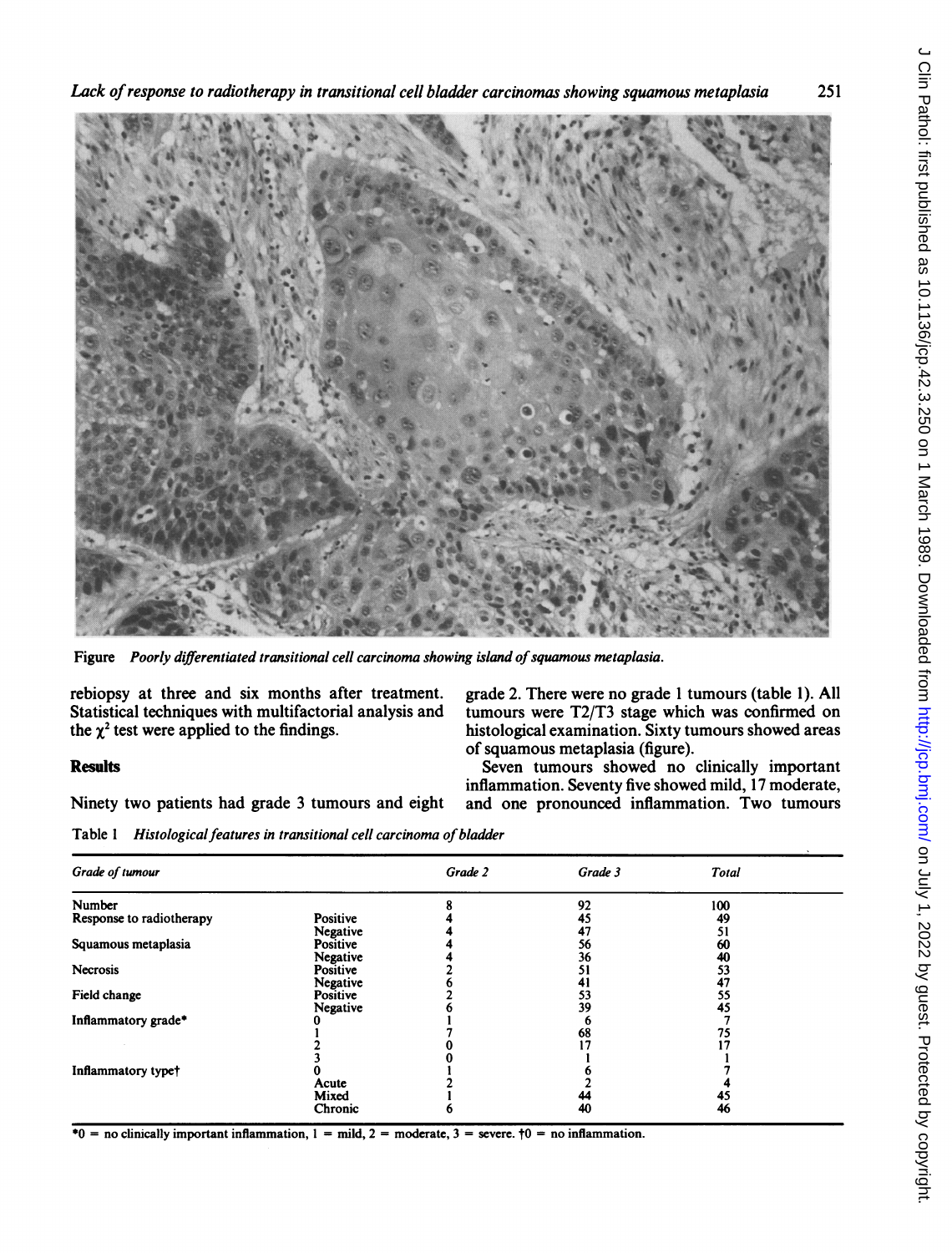showed an acute inflammatory cell infiltrate, 46 a chronic, mainly lymphocytic infiltrate, and 45 a mixed pattern. One tumour had a dense infiltrate of eosinophils. The presence of lymphoid aggregates was also noted adjacent to the tumour in 21 cases. Areas of necrosis were seen in 53 tumours. The "field" change of adjacent carcinoma in situ (CIS) was seen around 56 tumours. Forty five tumours showed a papillary surface and 55 were solid. Small vessel invasion was seen in 49 cases.

Forty nine tumours responded to radiotherapy with no residual tumour apparent at cystoscopy and rebiopsy (complete response) (table 2).

Statistical analysis showed no significant differences between grade 2 and grade 3 tumours for each of the features studied, including responsiveness to radiotherapy. A significant correlation ( $p < 0.005$ ) was found between the presence of squamous metaplasia and the lack of response to radiotherapy. The degree of squamous metaplasia did not have any added significance. Of the 60 tumours showing squamous metaplasia, 47 (78 $\cdot$ 3%) failed to respond to radiotherapy. The 40 tumours showing no squamous metaplasia had a radiotherapy response rate of 90%, with only four of 40 (10%) tumours failing to respond. The sensitivity of the presence of squamous metaplasia for predicting failure of response to radiotherapy was 92% (47/51) and the specificity was  $78.3\%$  (47/50).

Using a multivariant analysis, there was no correlation with any other histological feature studied and the response to radiotherapy or with each other. The presence of squamous metaplasia was not related to the presence of an inflammatory cell infiltrate, necrosis, or adjacent CIS.

### **Discussion**

The corrected actuarial five year survival of patients with invasive transitional cell carcinoma of the urinary

Martin, Jenkins, Zuk, Blandy, Baithun

bladder treated with radiotherapy is 40%. A close correlation between survival and the initial responsiveness of transitional cell carcinoma to radiotherapy has also been shown.<sup>9</sup> In patients with tumours responding to radiotherapy the five year survival is 58%, with a corresponding rate of 21% for nonresponders.<sup>89</sup> At the London Hospital 50% of patients with invasive transitional cell carcinoma show an initial complete response to radiotherapy. These figures are supported by data from groups with similar experience.<sup> $10\bar{1}$ </sup> There is a need to identify the tumours that will respond to irradiation, but little progress has been made in this area so far.<sup>12</sup>

Several studies have attempted to relate the histological findings in bladder carcinoma to prognosis after cystectomy,<sup>2312</sup> with varied results. Most studies have used an initial study population that is itself heterogeneous with respect to histological type and stage of tumour, and in some cases treatment. We studied a population of patients with stage T2/T3 disease and tumours of transitional cell type to try to eliminate variables recognised as independently influencing prognosis. We therefore excluded T4 tumours, adenocarcinomas, and pure squamous cell carcinomas.<sup>6813</sup> Our group of patients was treated with radiotherapy and salvage cystectomy,<sup>9</sup> and histological studies were made on material from transurethral resection of tumour before irradiation.

Squamous cell carcinoma of the bladder is much less common in the United Kingdom than transitional cell carcinoma, but the prognosis is poor, $6$  and the tumours are resistant to radiotherapy. The currently advocated treatment for squamous cell tumours is therefore radical surgery.7 There have been no large studies of the responsiveness of transitional cell carcinoma showing squamous metaplasia to radiotherapy and the present trend is to treat them as a single group with those tumours not showing this feature.<sup>8911</sup> It is only relatively recently that histopathologists have

Table 2 Correlation of various histological features

| Grades 2 and<br>3 tumours                                                         |                                                                                              |                                        | Response to<br>radiotherapy |                                        | Squamous<br>metaplasia                |                                        | Field change                           | <b>Necrosis</b>                        |                                        | Vessel<br>invasion                           |                                              | Growth<br>pattern                            |                                              |  |
|-----------------------------------------------------------------------------------|----------------------------------------------------------------------------------------------|----------------------------------------|-----------------------------|----------------------------------------|---------------------------------------|----------------------------------------|----------------------------------------|----------------------------------------|----------------------------------------|----------------------------------------------|----------------------------------------------|----------------------------------------------|----------------------------------------------|--|
|                                                                                   |                                                                                              | <b>Positive Negative</b>               |                             | <b>Positive Negative</b>               |                                       | <b>Positive Negative</b>               |                                        | <b>Positive Negative</b>               |                                        | Positive Negative                            |                                              | Positive Negative                            |                                              |  |
| Response to<br>radiotherapy<br>Squamous<br>metaplasia<br>Field change<br>Necrosis | Positive<br>Negative<br>Positive<br>Negative<br>Positive<br>Negative<br>Positive<br>Negative | 49<br>13<br>36<br>26<br>23<br>25<br>24 | 47<br>29<br>22<br>28<br>23  | 13<br>47<br>60<br>36<br>24<br>33<br>27 | 36<br>4<br>40<br>19<br>21<br>20<br>20 | 26<br>29<br>36<br>19<br>55<br>30<br>25 | 23<br>22<br>24<br>21<br>45<br>23<br>22 | 25<br>28<br>33<br>20<br>30<br>23<br>53 | 24<br>23<br>27<br>20<br>25<br>22<br>47 | 22<br>27<br>35<br>14<br>29<br>20<br>23<br>26 | 27<br>24<br>25<br>26<br>26<br>25<br>30<br>21 | 22<br>23<br>26<br>19<br>25<br>20<br>17<br>28 | 27<br>28<br>34<br>21<br>30<br>25<br>36<br>19 |  |
| Vessel<br>invasion<br>Growth<br>pattern                                           | Positive<br>Negative                                                                         | 22<br>27<br>22<br>27                   | 27<br>24<br>23<br>28        | 35<br>25<br>26<br>34                   | 14<br>26<br>19<br>21                  | 29<br>26<br>25<br>30                   | 20<br>25<br>20<br>25                   | 23<br>30<br>17<br>36                   | 26<br>21<br>28<br>19                   | 49<br>21<br>28                               | 51<br>24<br>27                               | 21<br>24<br>45                               | 28<br>27<br>55                               |  |

 $P =$  Papillary surface,  $S =$  Solid.